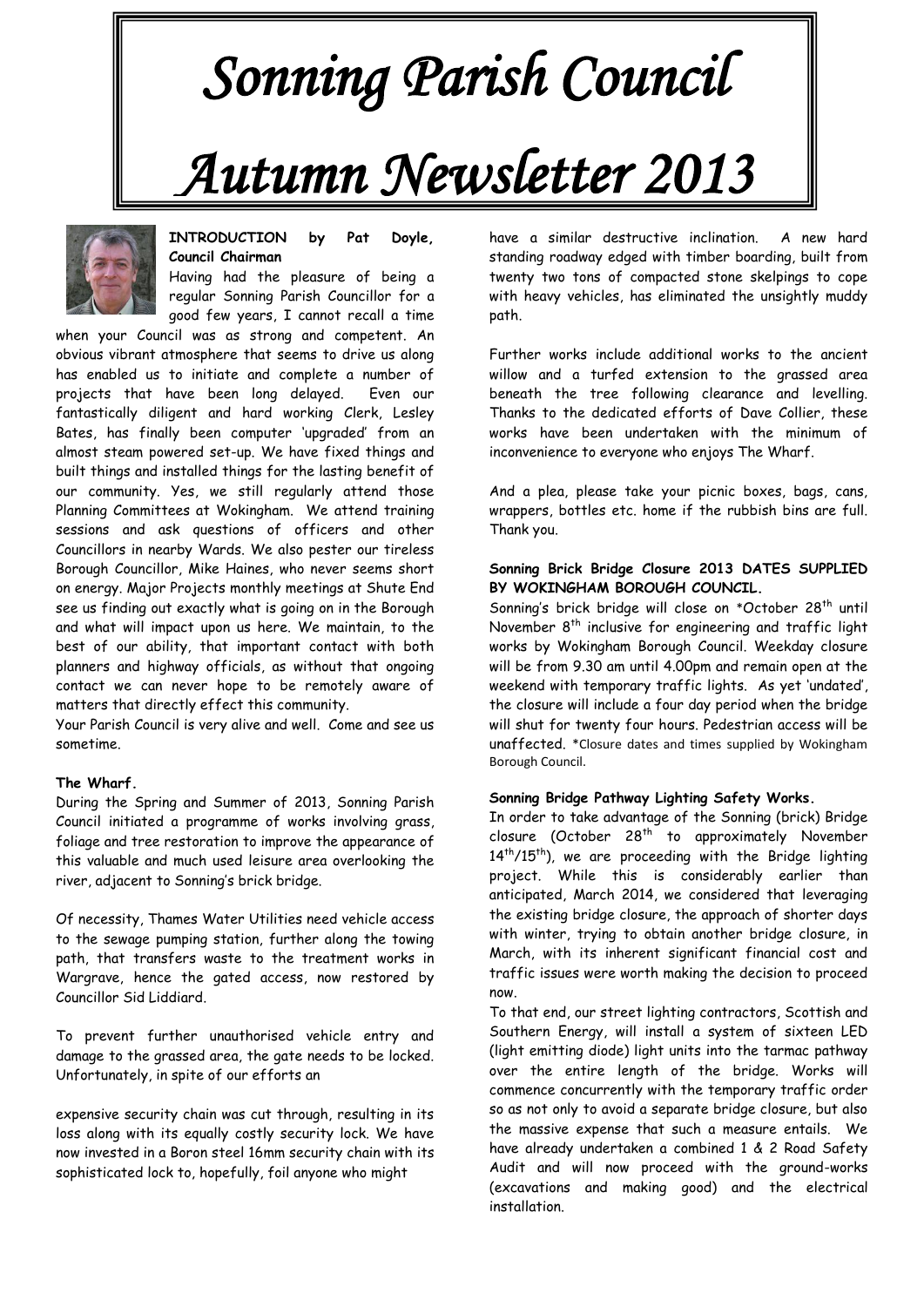Although generously supported, our original 'local funding' plan has not yet achieved the level required to cover the project cost. Your Parish Council has taken the 'fall back' position of funding the shortfall, of approximately £8,000, while local and corporate funding efforts continue. The originally scheduled closure date of Mid-March 2014 would have provided additional time for funding efforts. Unfortunately, the earlier October closure has lost us that time while providing an opportunity not to be missed.

This Bridge Lighting project is a vital element of your Parish Council's consistent response pedestrian/highways health and safety – additional street lighting in Pound Lane and Charvil Lane (at just under £2,000 per light), preventative parking bollards adjacent to the primary school, works to unsafe trees, even arguing with WBC Highways Department over incorrect driveway sightlines used for planning permission are all initiatives that can so easily save a life. Aligned with this theme are the projects for the defibrillator in the listed telephone box outside Pearson Hall and the exercise equipment in St Georges field are focussed on the health and wellbeing of our community

#### **Pound Lane Closure 2013**

Wokingham Borough Council's engineers will close Pound Lane for essential sewer works from November 25<sup>th</sup> until December 6<sup>th</sup> inclusive for twenty four hours of each day. Wokingham Borough Council and those utilities serving our area, Southern Gas Networks, Network Rail, Thames Water, South East Water, BT Openreach, Scottish and Southern Energy, participate in a comprehensive programme of essential renewal, repair and upgrade works. None are undertaken lightly, and all are for our benefit.

#### **Planning.**

#### **Former Fire Station, Pound Lane, Sonning - Proposed Development F/2013/0149**

Following a strong case for refusal put by Sonning Parish Council at a meeting with Wokingham Borough Councils' Planning Committee on August  $21<sup>st</sup>$  '13, permission was granted unanimously for conversion and extension of the existing fire station plus a new house with its own vehicular access from Pound Lane.

Unfortunately, it has been miss-reported in another publication that redevelopment of the fire station was approved, with the second house being refused. This is not the case.

Previously, the same form of application (F/2012/1639) was granted consent by the same committee, against a strong case for refusal from your Parish Council, in November 2012. That decision was later reversed after thirty days to refusal following non-payment by the applicant of the required S106 infrastructure payment of £194,628.42 (including £160.000 towards off-site affordable housing).

It was readily apparent that a demand for an Affordable Housing payment of £160,000 was unrealistic in comparison with similar sites. It came as no surprise when the applicants, having withheld payment, demanded an independent assessment, resulting in your local authority accepting £0 outcome, yes £0, with the vital supply of Affordable Housing funding losing out. Councillor Tim Holton did attempt to question the £0 figure at the August 21<sup>st</sup> committee meeting, but was over-ruled by the Chairman.

Dealing with proposed re-development of Sonnings' former Fire Station site has demanded a great deal of time and effort from your Parish Council. In later stages, particularly when dealing with Wokingham Borough Council's Highways Department, when farcically inaccurate road layout plans were being accepted by them (and still are) and both National and WBC's own Highway Guidance bypassed on the basis that as nobody has been actually injured or killed in Pound Lane in recent years, we were told that a "worst case scenario is acceptable".

#### **August Field, Charvil Lane, Sonning – Proposed Redevelopment F/2013/0140**

Following a similar lengthy process, re-development of the 'August Field' site was unanimously approved by Wokingham Borough Council's Planning Committee on July 24<sup>th</sup> '13 against a comprehensive submission for refusal by your Parish Council. We highlighted numerous undesirable elements of the application, not least its thoroughly Urbanising character, being out of keeping in an Rural environment and naturally the unquenchable precedent created in the event of planning approval.

Unfortunately, the fear of an appeal with costs against the Local Authority soon found its way into the Committees'

somewhat implausible deliberations via the Chairman. The additional spectre of costs seemed to bring the process swiftly to a close in favour of the applicant.

An S106 Infrastructure Requirement of £108,000-00 for the four dwelling development, including £40,000-00 towards off-site affordable housing was accepted by the applicant. A figure that raises questions over that initially sought from and subsequently levied upon the Fire Station developer.

As pointed out to Wokingham Borough Council, approval of 'August Field' must raise the prospect of precedent for such development in Sonning, particularly our Conservation Area, even more so on the adjoining site of 'Acre Field'. If both these prominent sites are developed as per plans submitted and approved, truly inappropriate development will, sadly, impose itself on our community for no other reason than material gain. A fact that continues to energise the unrelenting efforts of your Parish Councils' Planning Committee who consistently oppose

harmful proposals for development in our Parish.

#### **Planning the way forward.**

With upgrades, modifications and drastic changes to regulations covering development in our environment, the process of trying to keep pace with the changes is an unrelenting process, particularly that which concerns us locally. Wokingham Borough Council's Planning Guidance 'bible', the 'Core Strategy', was adopted in January 2010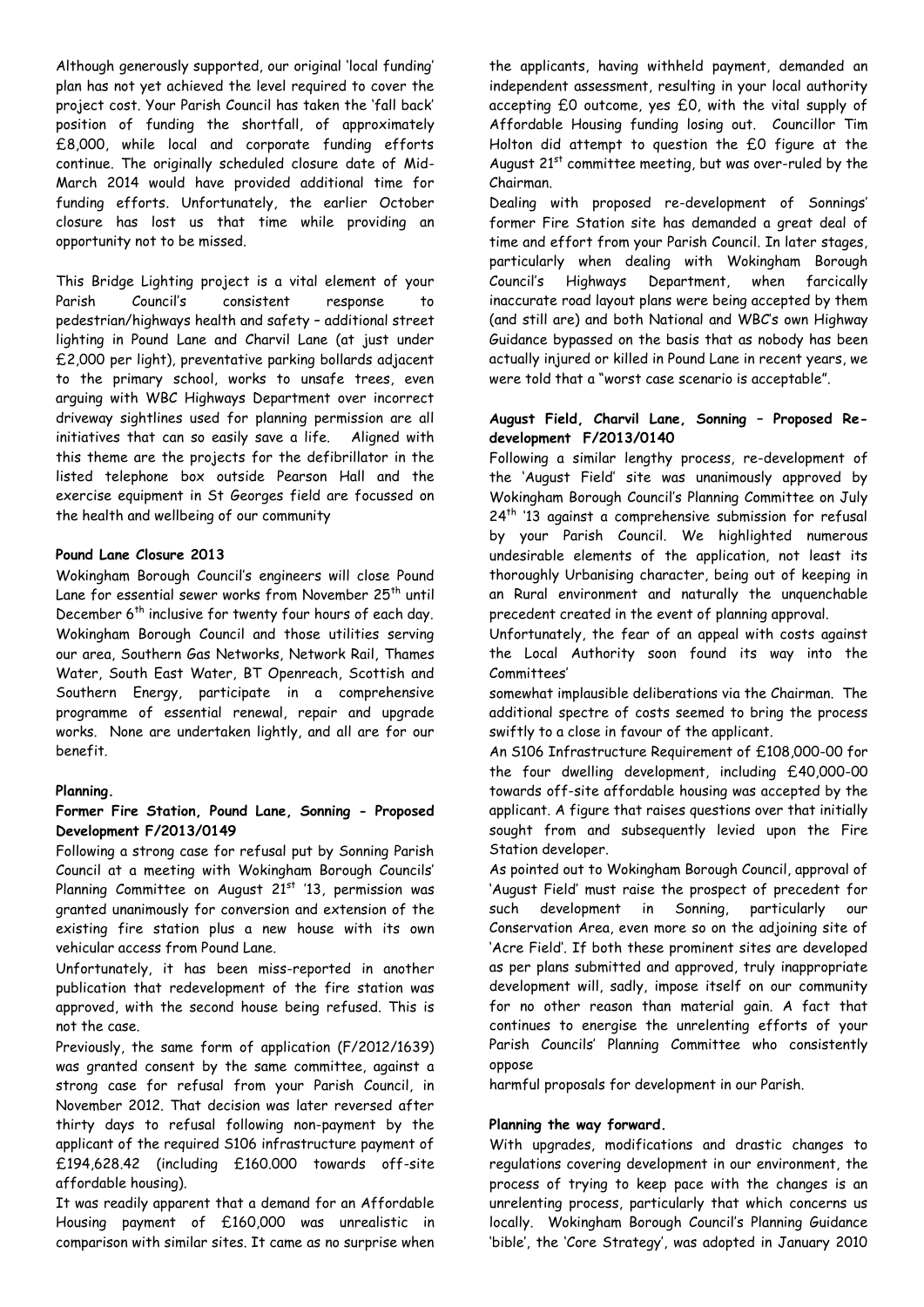effectively to replace the 2004 Local Plan. It seemed to your Parish Council that WBC's Core Strategy document lacked specific detail, especially about Conservation Areas and Listed Buildings. Consequently, many Local Plan Policy details have been officially 'saved' to operate alongside the newer Core Strategy that is also being enhanced and updated, but still sadly, lacking specific policy covering precious Conservation Areas and Listed Buildings.

As a Council we are heading towards the completion of our vital Conservation Area Assessment document that will

serve as a vital tool for use as guidance when development is envisaged. Due to a clearly overburdened Local Authority dealing with massive developments scheduled to the South of the M4, the conclusion and final presentation of this detailed piece of work will be unavoidably delayed probably until late spring 2014. Meanwhile,

your Parish Council's Planning Committee continues to undertake its work on a regular basis (public meetings on the Monday of the week before the Parish Council meeting and the Wednesday of the week following).



### **Safety Bollards – Pound Lane By Sid Liddiard**

Over several years Lesley Green the Head Teacher of Sonning Church of England Primary School tried for safety

reasons to persuade parents not to use the area in front of the Bus Shelter near to the gates to King George Field, to park or as a drop off or collection point for pupils. Unfortunately she was not successful.

Following the schools requests for consideration of the issue and complaints from parents, Sonning Parish Council felt compelled to act. The main issue was vehicles reversing onto and from Pound Lane across the footpath. Parents had experienced near misses for themselves and their children, especially when push chairs were being used.

After consideration and discussions with the school safety bollards were installed to prevent this dangerous practice. Whilst aesthetically not pleasing they have at least stopped reversing across the pavement. Sonning Parish Council is considering ways to make the preventative measures more attractive.

The fundamental problem remains of the high volume of traffic using Pound Lane, around 7,000 vehicles a day, with two of the three peaks at school time. The school is continuing to encourage parents to consider not using cars to transport pupils to school or if cars are used then to consider car sharing and to be considerate in their parking.

With regard to parking on Saturdays, the school has in the past kindly offered to make the school car park available to Charvil football club to ease parking in Pound lane.



## **PALMER PUMP HIGH STREET SONNING – By Lesley Bates**

Another exciting project currently underway. The Parish Council were approached by Chris Fry on behalf of the Sonning Scarecrow Committee with

a proposal to fund the renovation of the exterior casing of the Palmer Pump. The Pump has been a familiar sight in the High Street since it was presented to the Parish by Robert Palmer in 1846. It is now some time since it was last treated to any renovation work and it is badly in need of some attention. The Parish Council were very pleased to support the request but asked for the casing to be filled where necessary with mild steel and to be welded to the main casing. Chris had identified a contractor who was capable of carrying out the work and had an estimate. Chris and the Parish Clerk met the WBC Conservation Officer who supported the proposal and confirmed that it required Listed Building permission. This was obtained in August but WBC asked for additional information about the workshop where the work would be carried out and the contact details of the specialist contractor. In addition WBC required photographs of the internal mechanism. Unfortunately this now requires an application to comply with the conditions which should be approved soon. Once this is obtained the work can begin. The Parish Council would like to thank Chris Fry on behalf of the Scarecrow Committee for their generous donation and very much look forward to seeing the renovated Pump in all it's glory.

#### **Red phone box Pearson hall**

The Parish Council are delighted to announce that they have agreed a new use for the redundant telephone box outside the Pearson Hall. It is hoped to use it as an information centre and to install a defibrillator in November this year. The initiative for the defibrillator came from Vicky Reeve who carried out a very, comprehensive investigation which she presented to the Council at their May meeting this year. Vicky explained that there was a need for a Community Public Access Defibrillator (cPAD) as Sudden Cardiac Arrest happens around 140,000 times a year in the UK, making it the largest killer-equivalent to a jumbo jet crashing every day. The potential for saving life was dependant upon time, the faster medical help can be attained, the better the chance of survival. Clinical studies suggest there is less than 5 minutes from the event to save a life, this decreasing by up to 23% per minute. Vicky also explained that**, i**n all cases of cardiac arrest, someone should dial 999 as it is really important to make sure professional help is on the way. The operator would notify the caller of the location of the nearest operational cPAD box and give them the access code and instructions. As ideally the caller will commence CPR, two or more people would need to be present. The Council approached the Pearson Hall Management Committee who were pleased to be involved with such a worthwhile project and they sought funding from the Sonning Fire Brigade trust who were equally supportive and approved £2,500 for the defibrillator and installation. Vicky has offered to be the caretaker which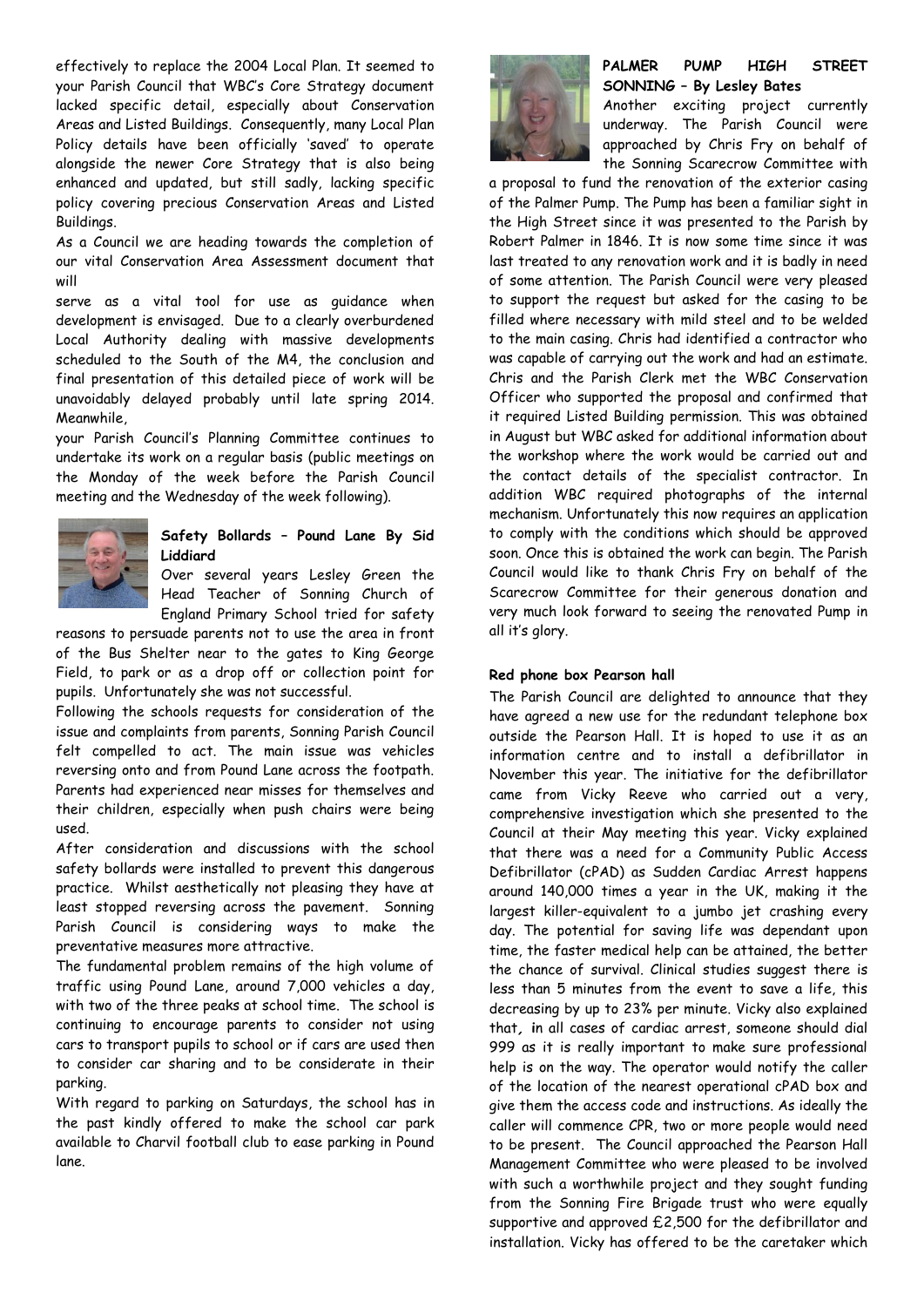involves a weekly check of the defibrillator to see if it is in working condition. A green light indicates all is well. If it is red there are problems and the local Ambulance Service or Community Heartbeat would carry out repairs. Vicky was greatly assisted in her investigations by Community Heartbeat. The caretaker would also change the code on the box if the defibrillator had been used and also restock any disposables that have been used. The caretaker would always be contacted after use by the ambulance service. BT also support this scheme and will pay the cost of the electricity supply for seven years, which is also the life span of a cPAD. The Council would like to thank Vicky, The Pearson Hall Management Committee and the Sonning Fire brigade Trust for all their support for this very worthwhile community project.



#### **Website By Tracey Hicks**

Watch this space! We are now in the process of developing a new, more user friendly website for Sonning Parish Council. We are hoping that this will go live early in 2014. This will provide lots

of up to the minute news and information about the activities of the parish council and what's going on in your community. It will also be more interactive allowing you to get in touch with us more easily.

In the meantime, the existing Sonning Parish Council Website is still the place to come to for information. You will find current agendas and minutes for both the monthly parish council meetings and our twice monthly planning meetings where we consider whether we need to comment on current planning applications within the parish. The facility to report overweight vehicles crossing Sonning Bridge can also be found under the highways section.

And don't forget Social Media........ A simple search will enable you to find the Sonning Parish Council Facebook page. 'Like' us and automatically receive Sonning Parish Council updates and notifications directly to your own personal Facebook page!



#### **Bonfire Nuisance By Trefor Fisher**

It's the bonfire season. Whilst there are no specific byelaws prohibiting bonfires, this should not prevent us from being considerate to our neighbours.

Having a bonfire can be the most practical way to deal with garden rubbish. There are a few points to think about though......

- Brown Bins Would it be better to use a Brown Bin for your garden waste? These are provided (at cost) by Wokingham BC and are emptied fortnightly.
- Timing Avoid lighting a bonfire at times when neighbours may be outside or have washing out. Consider lighting the bonfire at dusk when least nuisance will be caused. Avoid weekends and bank holidays.
- Smoke Take account of the weather conditions. From which direction is the wind coming? On a still night, will the smoke hang around? Do not allow the bonfire to smoulder for a long period and do not allow smoke to reduce visibility on local roads.
- Waste material Only burn dry garden rubbish. Do not burn household waste which can contain plastics leading to noxious fumes. Do not use accelerants to "get the bonfire going".

Above all, why not talk to your neighbour(s) prior to lighting your bonfire? A friendly chat may give them a chance to close their windows, get their washing in or ask you to delay until a more suitable time.



#### **Recreation and Environment By Mena Pownall**

I'm sure that by now most of you will have happened upon the outdoor fitness equipment in King George's field. Funded

by the National Lottery through the Big Lottery Fund, a variety of exercise machines have now been installed.

The range is designed to extend fitness opportunities to the wider community with resistance being provided by the users own body weight. The cardio bundle is fun to use and is already proving to be extremely popular with all age groups. Its free for everyone from age 7 upwards, in an uncontrolled yet social and uninhibited environment, whether its just to play, for a work out, or as an aid to recuperation after an injury or illness. If you haven't seen it yet, take some time out and go and try it for yourselves.

#### **SONNING PARISH COUNCIL**

**Sonning Parish Council meet on the second Tuesday of each month (except August) at 7.30pm in the Pavilion in 'King George's Field', Pound Lane. Sonning Parish Council Planning Committee also meet in the Pavilion at 7pm on the Monday of the week before and the Wednesday of the week after the meetings of the Parish Council.**

Both meetings are open to the public.

The Parish Council Annual Public Meeting is normally held in Pearson Hall, its date and time will be posted on Parish Council notice boards.

Parish Council and Planning Committee agendas are displayed on Parish Council notice boards three working days prior to their meetings.

Changes to meeting times and venues caused by severe weather or unavoidable circumstances will be posted on Parish Council notice boards.

**SONNING PARISH COUNCIL CONTACTS:**

| Pat Doyle - Chairman       | 0118 9693605                 |
|----------------------------|------------------------------|
| Pat Doyle - Planning Chair |                              |
| <b>Tony Farnese</b>        | 07774 494610                 |
| Vicky Reeve                | 0118 9449354                 |
| <b>Ian Runnalls</b>        | 0118 9693389                 |
| Mena Pownall -             | 0118 9698245                 |
| <b>Recreation Chair</b>    |                              |
| <b>Trefor Fisher</b>       | 07789 880072                 |
| Sid Liddiard               | 0118 9272783                 |
| Alex Evans                 | 0118 9448348                 |
| John Hargrave              | 0118 9690236                 |
| Lesley Bates - Clerk       | 0118 9697753                 |
| Email:-                    | lesley@lesleybates.co.uk     |
| Website:-                  | http://www.sonning-pc.gov.uk |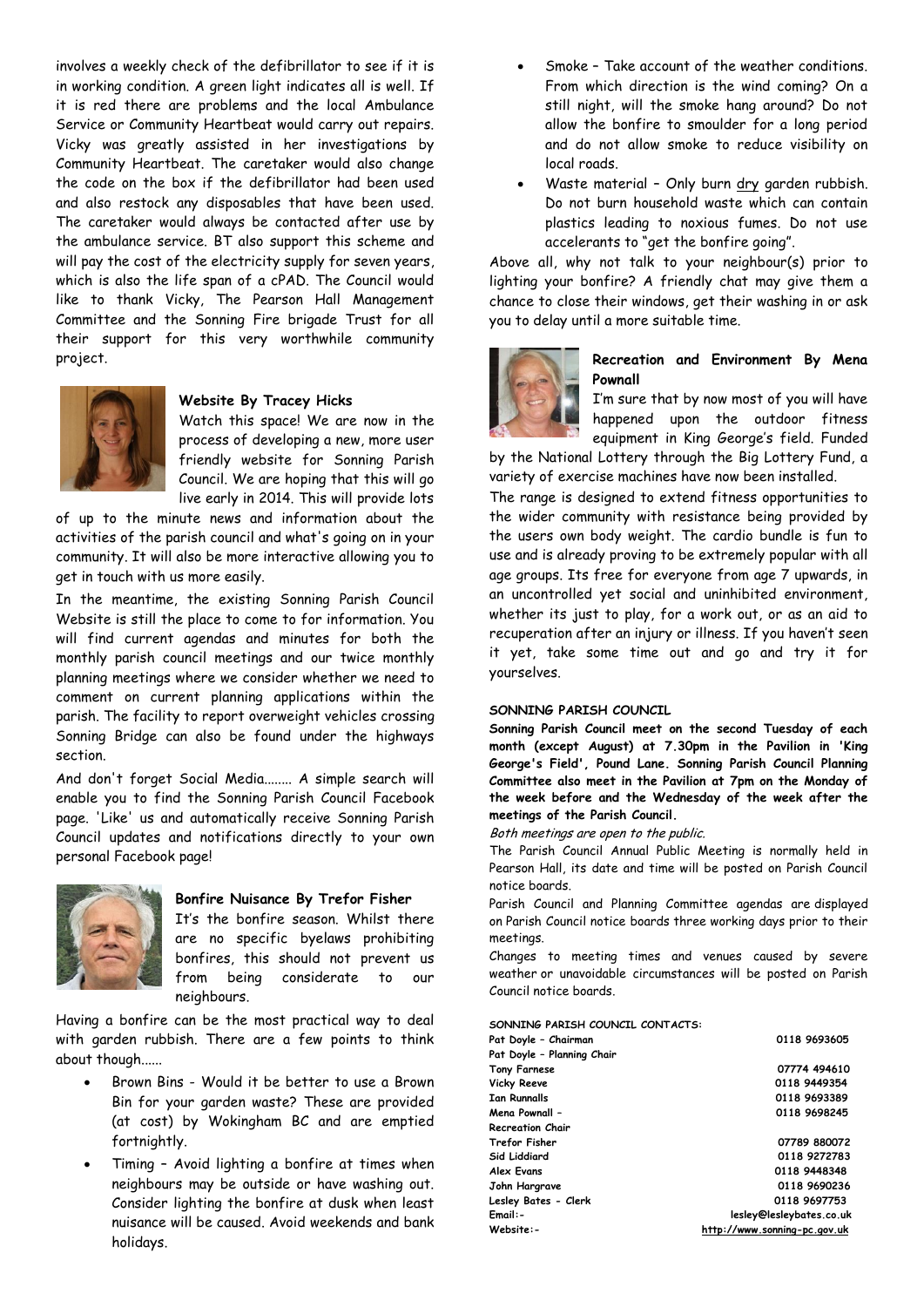

# **From the Borough Councillor for Sonning and Warren**

Firstly I would like to thank Sonning Parish Council for letting me place an article in their magazine, I would like to commend this group to you, All Parish councils have a lot of responsibility locally with a wide and expanding brief and it isn't always an easy job.

I feel it appropriate to brief you on some of the things that are going on in the wider area:

It's a tough time to be in local Government, Wokingham Borough is the lowest funded local Authority in England and the second lowest spending, being it this position it was hoped that the reductions in grants from Central Government would be lessened for us, unfortunately this isn't so and as far as we can see the pressures will continue, for 2014 the information we are receiving is that the situation will be at the worse end of our projections, this means that some difficult decisions lie ahead.

However many tasks continuing and we are moving forwards, for those who have been to Wokingham recently, the regeneration project has begun, The frontage of 38 Market Place and Boots is now covered by scaffolding to allow work to replace and restore the fronts of these buildings during the coming months. Much of the work is painstaking and is hidden behind the screening so the shops can continue trading, as a separate but linked project the work on Wokingham Station and the new link road has begun, due for completion in 2014.

I would also like to mention the Eustace Crescent development which was originally built in the 1960s to provide council social rented housing in 76 one, two and three bedroom flats. The estate had become very run down with damp and drainage issues, residents asked to move out. The estate is being re-developed to provide 72 homes. This will comprise eight one-bedroom and 14 two-bedroom apartments, as well as 27 two-bedroom and 18 three-bedroom houses. Five four-bedroom houses will also be built. The central green space will be retained, allowing for community activities to take place. All houses and ground floor apartments would have gardens and all upper floor apartments would have private balconies. The tenure mix will be 50% social rent and 20% intermediate rent. A total of 30% will be shared ownership, with 35% equity shares available and rent on unsold equity capped at 1.5% per year. This is considered a flag ship development.

The Strategic Development Locations (SDL's), there are 4 of them in the Borough, (South of the M4, Arborfield, North Wokingham and South Wokingham), the most advanced of them, South of the M4 (Three Mile Cross, Spencers Wood area) was granted outline planning permission last week, this is balanced against the Managing Delivery Plan which was widely consulted upon in 2010 and 2011, Sonning Parish Council among many other respondents provided input. If everything goes ahead this will bring 13,000 homes to the Borough by 2026 of which around 30% may be classed as affordable. This is a huge amount of building and brings many issues for example the provision of schools, sports facilities, healthcare and traffic management. As I have mentioned before, our areas in the North of the Borough which includes Sonning are classed for "Limited Development" only although it would be wrong of me to state there will be no impact.

Some may be aware that when a Developer submits plans for a new building under Section 106 of the Town and Country Planning Act 1990 (as amended) a so called "Section 106 agreement" is drawn up. This means that a developer will contribute towards local community facilities to mitigate the impacts of new development. This contribution can be financial or an agreement to provide a particular facility or service (such as parks, schools or transport improvements). The background to this is hugely complex and there